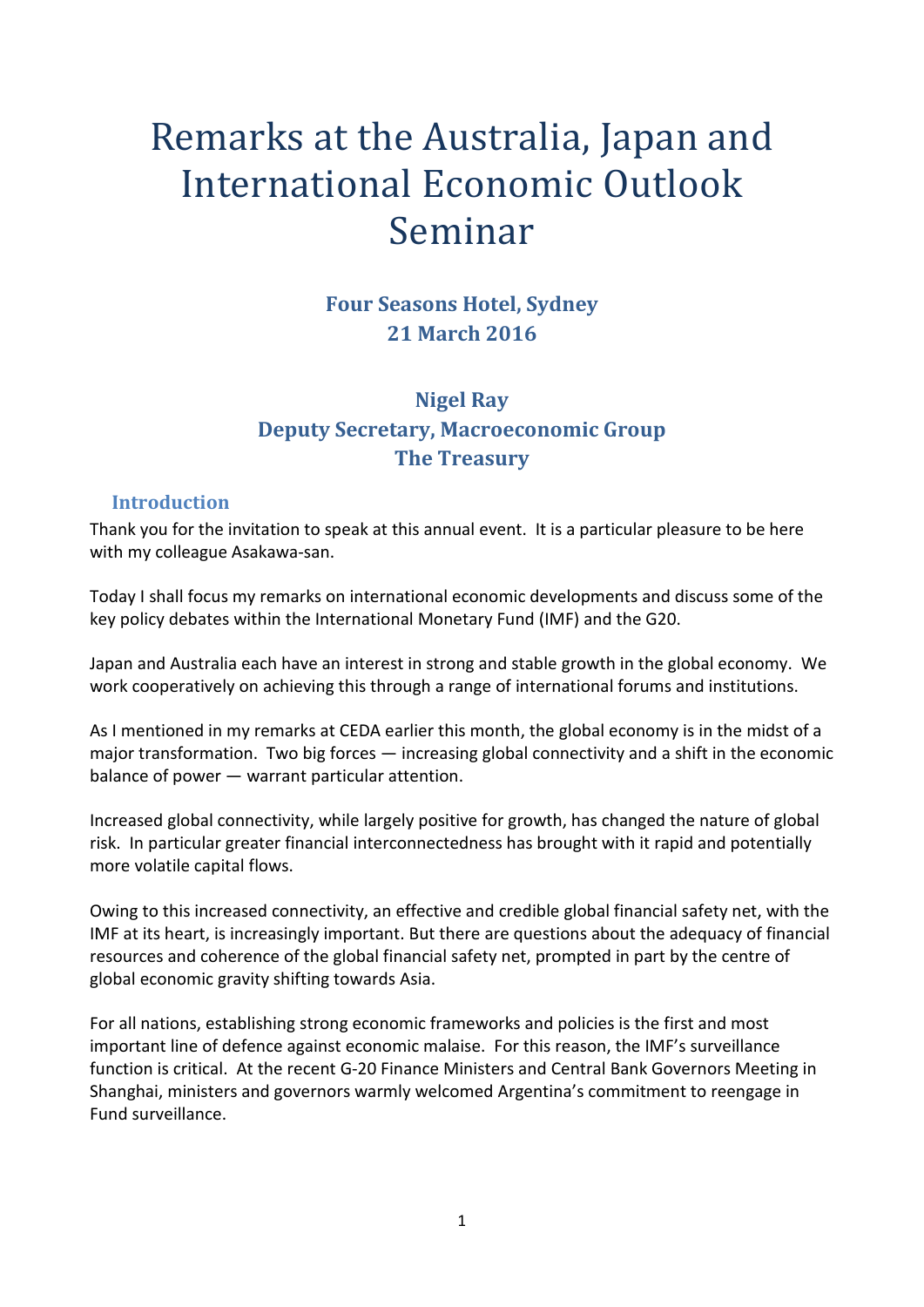First, I should like to outline in broad terms our outlook for global growth to provide a frame to the current policy discussions. For Australia, the broad context is that the economy has performed remarkably well over the past couple of decades in the face of extremely large global shocks.



#### **Global Economic Outlook**

Amongst the major advanced economies, the United States is the bright spot. But you can see from the chart that it is still on a lower path than during the decade before the financial crisis. The Eurozone and Japan are both still struggling to return to pre-crisis levels of real GDP. While Japan's performance is stronger on a per capita basis, for global output, and for its trading partners, it is the aggregate level that matters.

Oil prices have declined markedly since September 2015, largely because of supply side factors. Usually, a decline in oil prices driven by higher supply would be expected to support global aggregate demand, because of the higher propensity to spend in oil importers.

But, so far, low oil prices are proving less stimulatory than anticipated, partly because of the strains imposed on oil exporters and partly because of reduced investment in extraction. In addition, consumption growth in oil importers has been weaker than in past price cycles, possibly because of de-leveraging.

There are several implications from the fact that global growth remains fragile and returning to pre-crisis rates of growth is proving difficult. Advanced economies bear the scars of having had insufficient growth for too long.

Slower than expected growth is heightening risks globally, with financial market volatility increasing as investors reassess valuations in light of slipping global growth prospects.

Against a somewhat grim assessment by the IMF, G20 Finance Ministers and Central Bank Governors noted at their February meeting that economic fundamentals remain sound in many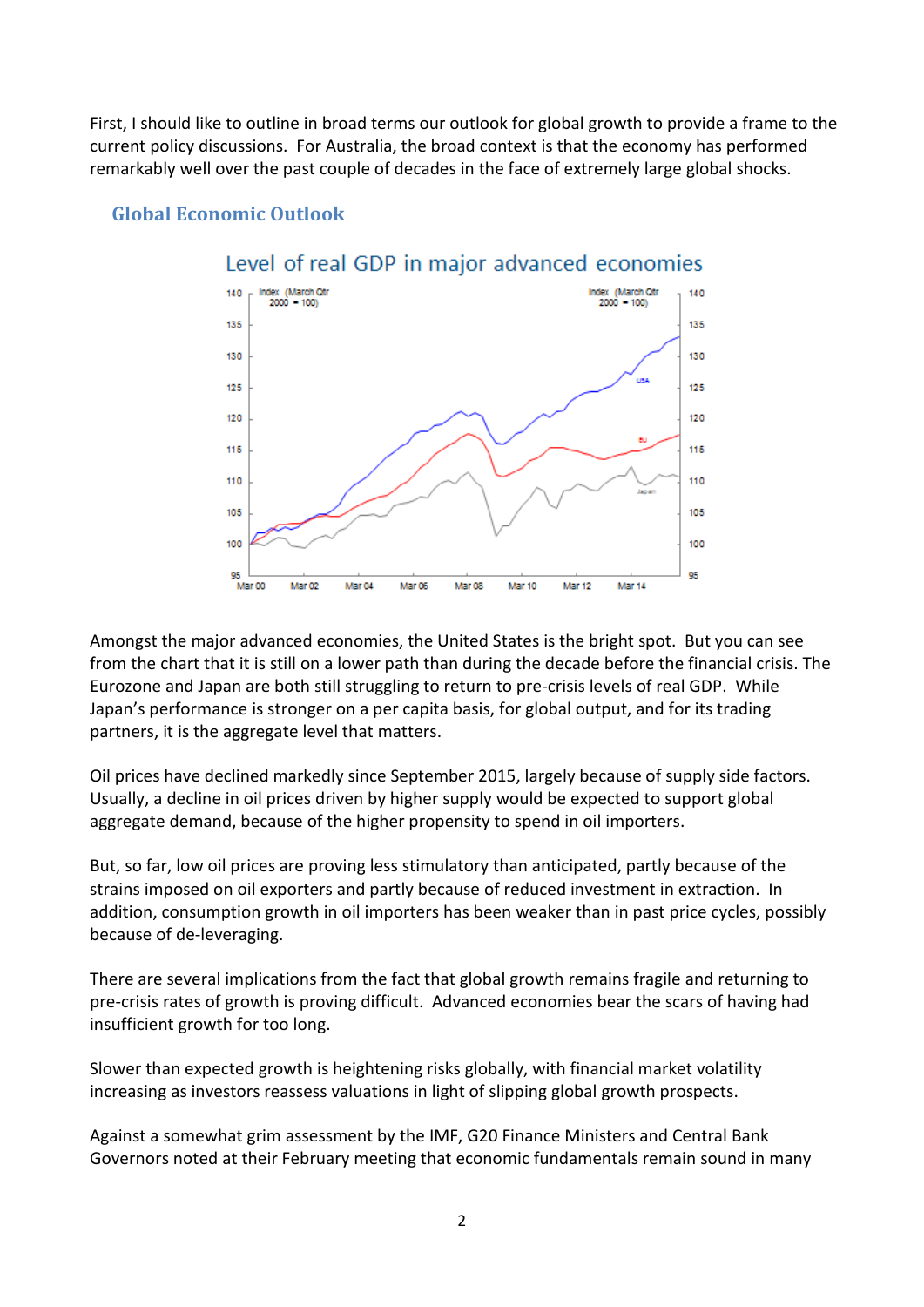major economies. They cautioned that at least some of the recent market volatility may not have been driven by a change in the underlying fundamentals.

We expect that the US will continue to support global demand, thanks in part to its strengthening labour market. We can expect a gradual tightening in US monetary policy as the US economy strengthens.

In Japan and Europe, given demographic and deflationary challenges, growth prospects have been revised down to relatively low levels. In order to help remedy this, Central Banks in several economies have introduced a negative interest rate policy.

There are limits to what monetary policy alone can achieve. The IMF is arguing for more active and coordinated fiscal policy. But further use of fiscal policy is complicated by high levels of public debt. There is room for countries to look to direct spending on the most growth friendly areas while maintaining a discipline around spending envelopes. It is important for countries to keep their fiscal policy well-anchored, which will require focussed effort.

Given the weakness in advanced economies, emerging market and developing economies have been the main source of global growth. Since 2000, this group has accounted for, on average, around 75 per cent of total global growth. But EMEs are struggling to maintain their momentum and EME growth rates have roughly halved from 7.5 per cent in 2010 to just 4 per cent in 2015.

The slow-down in China is of particular significance for Australia and our region.

China's growth has been slowing as its economic transition from investment to consumption and services-led growth occurs. This transition is necessary and its growth impacts are expected. The Chinese economy grew by 6.9 per cent in 2015 – the lowest rate since 1990 – and is likely to continue to slow as Chinese authorities rebalance the economy away from investment-led growth towards more consumption and the services sector, and as the working age population declines.

The challenge for Chinese policy makers will be managing the tension between pursuing reforms to rebalance the economy and policies that support short-term growth.

At the National People's Congress in early March 2016, Premier Li Keqiang announced that the government would lower its 2016 growth target to a range of 6.5 – 7 per cent, compared to "around 7.0 per cent" in 2015.

While consumption growth has been solid – it has grown faster than GDP since 2011 – it will not fully offset the decline in investment and more moderate growth will be the 'new normal' going forward.

The recent cut to the Reserve Requirement Ratio and China's expansionary fiscal stance is consistent with the view that authorities are looking to support short-term growth.

But there remain risks to longer term GDP growth, including excess capacity in heavy industries and oversupply in the property market, as well as high and rising levels of debt.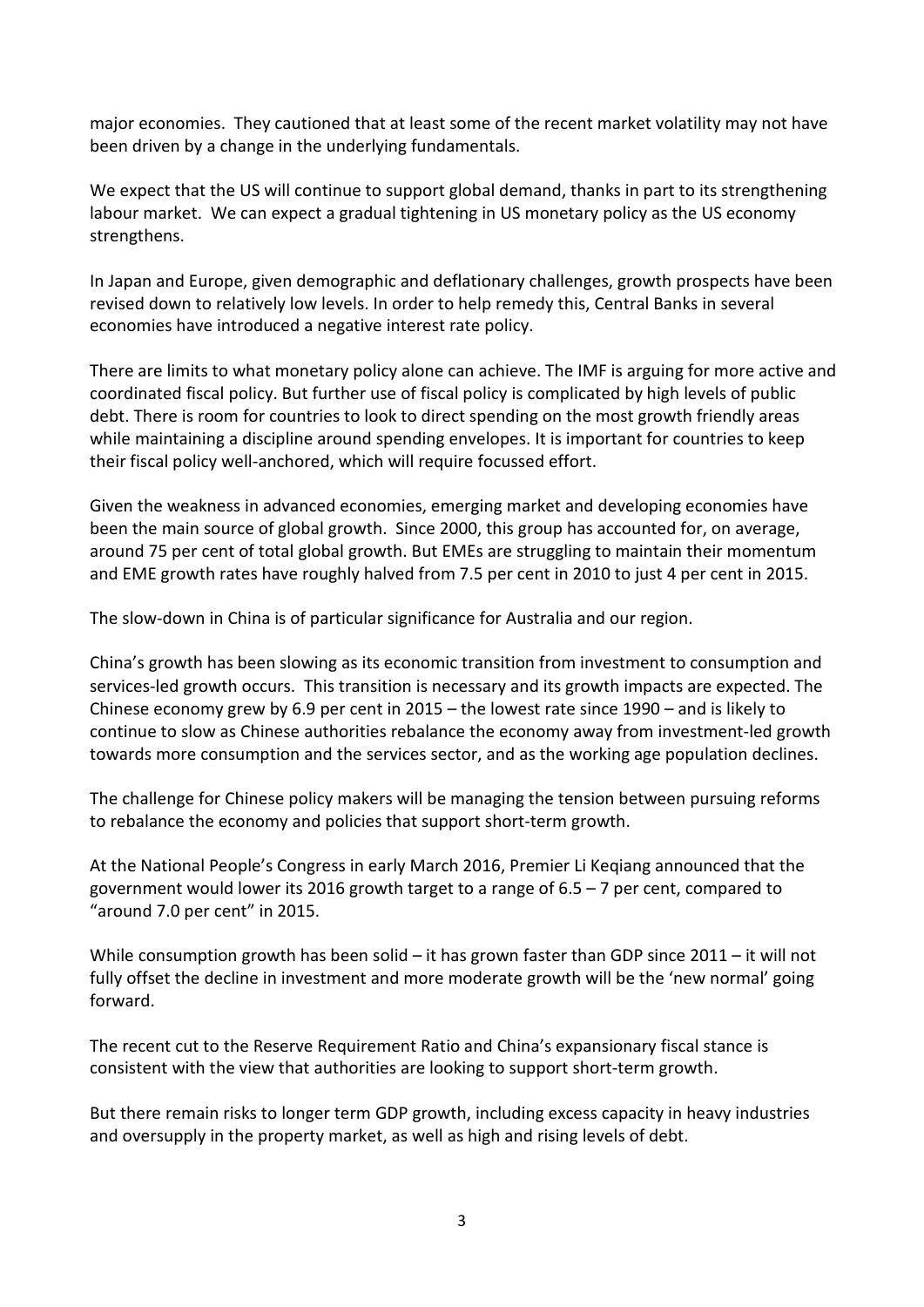Other major EMEs are struggling with the effects of low commodity prices and, in some cases, geopolitical and governance issues. Both Russia and Brazil are expected to contract in 2015 and 2016. On a more positive note, India – a major commodity importer – is now the fastest growing major economy, with growth expected to reach 7.5 per cent in 2016.

But overall global growth remains fragile and the risks are tilted to the downside.

#### **Global Risks and capital flows**

The risks to growth are shifting from advanced economies to emerging economies.

The IMF and the Financial Stability Board (FSB) are concerned about the risks of financial spillovers from emerging market economies — and are focussing on international capital flows given the main role they play in transmitting risk.

While EMEs have typically been net capital inflow recipients, last year was characterised by net capital outflows from EMEs, led by China.



This is consistent with increased volatility of capital flows to EMEs since the financial crisis. The fact that the volatility of net capital flows to EMEs has increased despite the fall in the volume of gross capital flows globally since the financial crisis is noteworthy.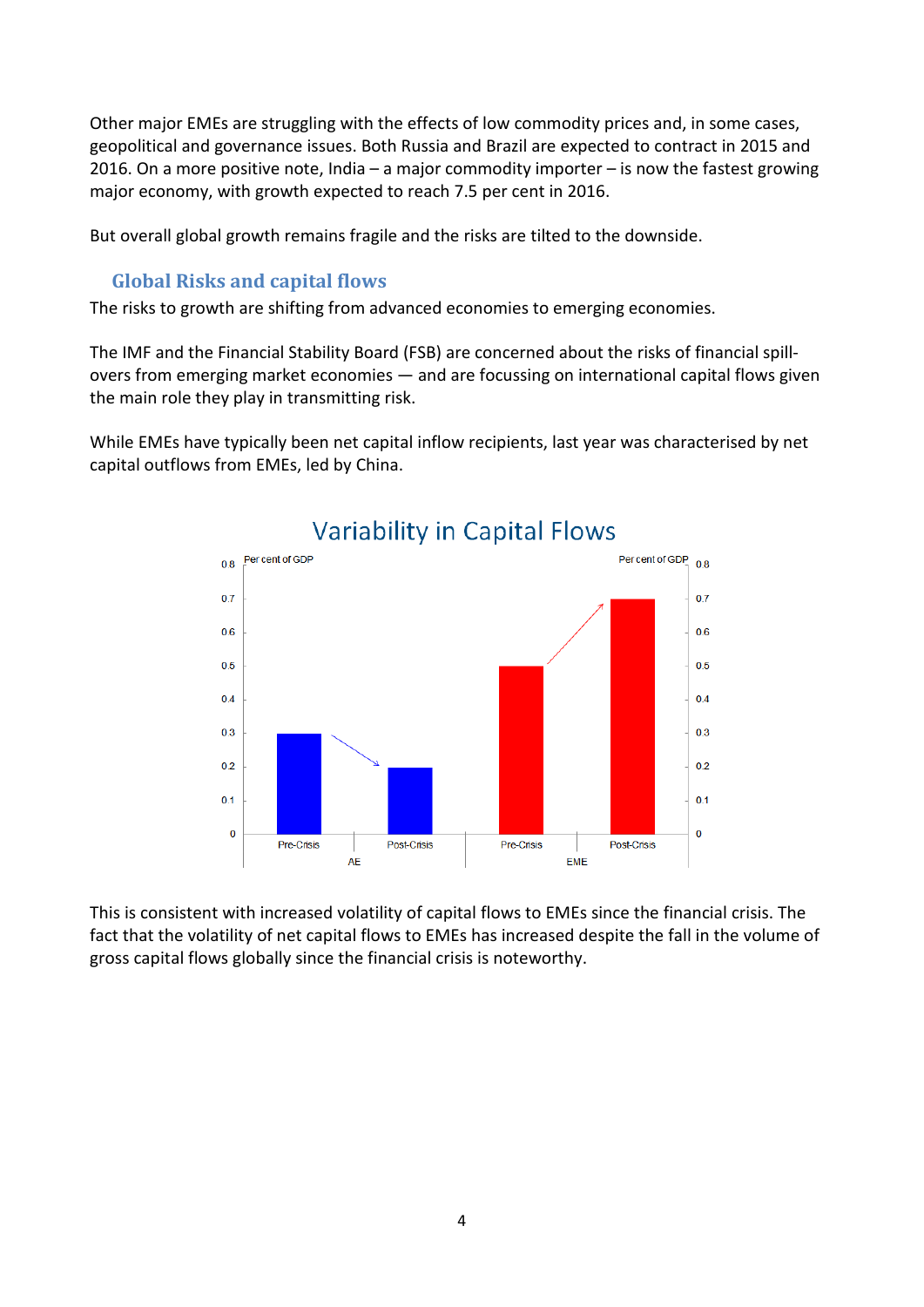A key question for us to consider is to gain a better understanding of what is causing this volatility and sudden rush of capital flows into and out of EMEs.



To a large extent, this has been driven by advanced economy investors in their global search-foryield given very low interest rates at home. For the 12 largest emerging markets, this has led to non-financial corporate debt rising from around 60 per cent of their collective GDP in 2008, to more than 100 per cent in 2015.

In fact, US dollar denominated debt has been growing faster in EMEs than in the United States itself. The Economist estimated that in 2015, US dollar denominated debt was more than 10 per cent of GDP in Brazil and nearly 20 per cent in Indonesia, Russia and Turkey.

The prospect of further US interest rate rises and the appreciation of the US dollar is creating more pressure for EMEs by increasing the costs of servicing US dollar denominated debt.

But to what extent do these volatile capital flows to EMEs constitute a global risk?

The IMF's chief concern is over non-financial corporates and commodity exporters, because the collapse of commodity prices - and therefore corporate earnings - has increased financial stress in EMEs.

Weak governance is also to blame in more than one example of an EME commodity exporter experiencing financial distress. Probably the most familiar to this audience is Petrobras, Brazil's oil giant.

Of course, many EMEs believe that their fundamentals are sound and that it is the volatility of capital flows which is negatively affecting their economies. While some of these concerns may be valid, having an economy which welcomes and utilises capital flows efficiently is beneficial for growth and development in the long term.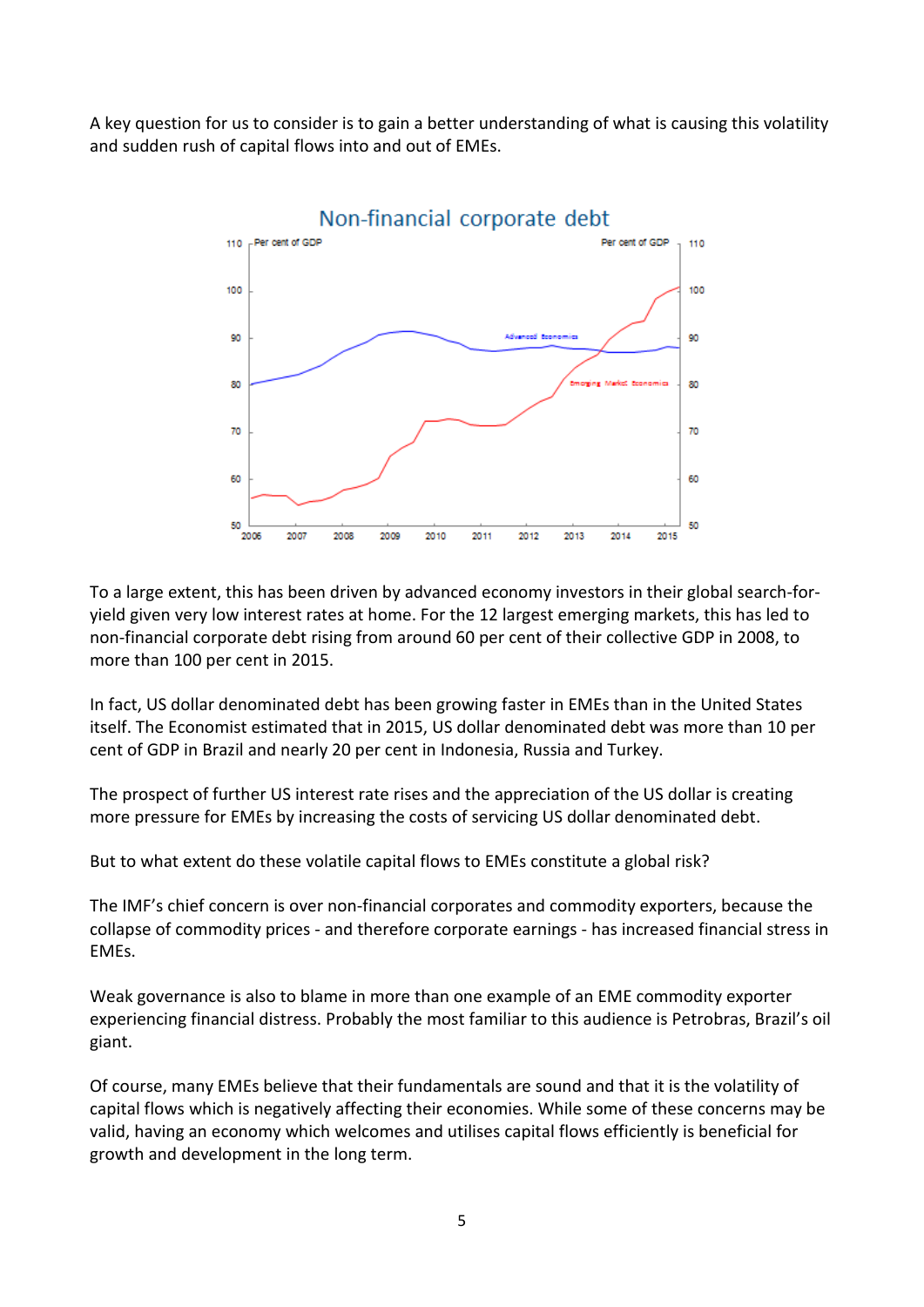The debate is particularly intense over the appropriate rate of liberalisation of China's capital account.



Capital outflows from China are estimated to have reached US\$1 trillion in 2015, compared to outflows of US\$134 billion in 2014. But to date this has largely reflected Chinese corporates reducing foreign currency borrowing rather than 'capital flight' per se.

Moves in the last couple of months to tighten capital controls and curb capital outflows signal that capital account liberalisation is being balanced with the desire to stabilise the Chinese currency.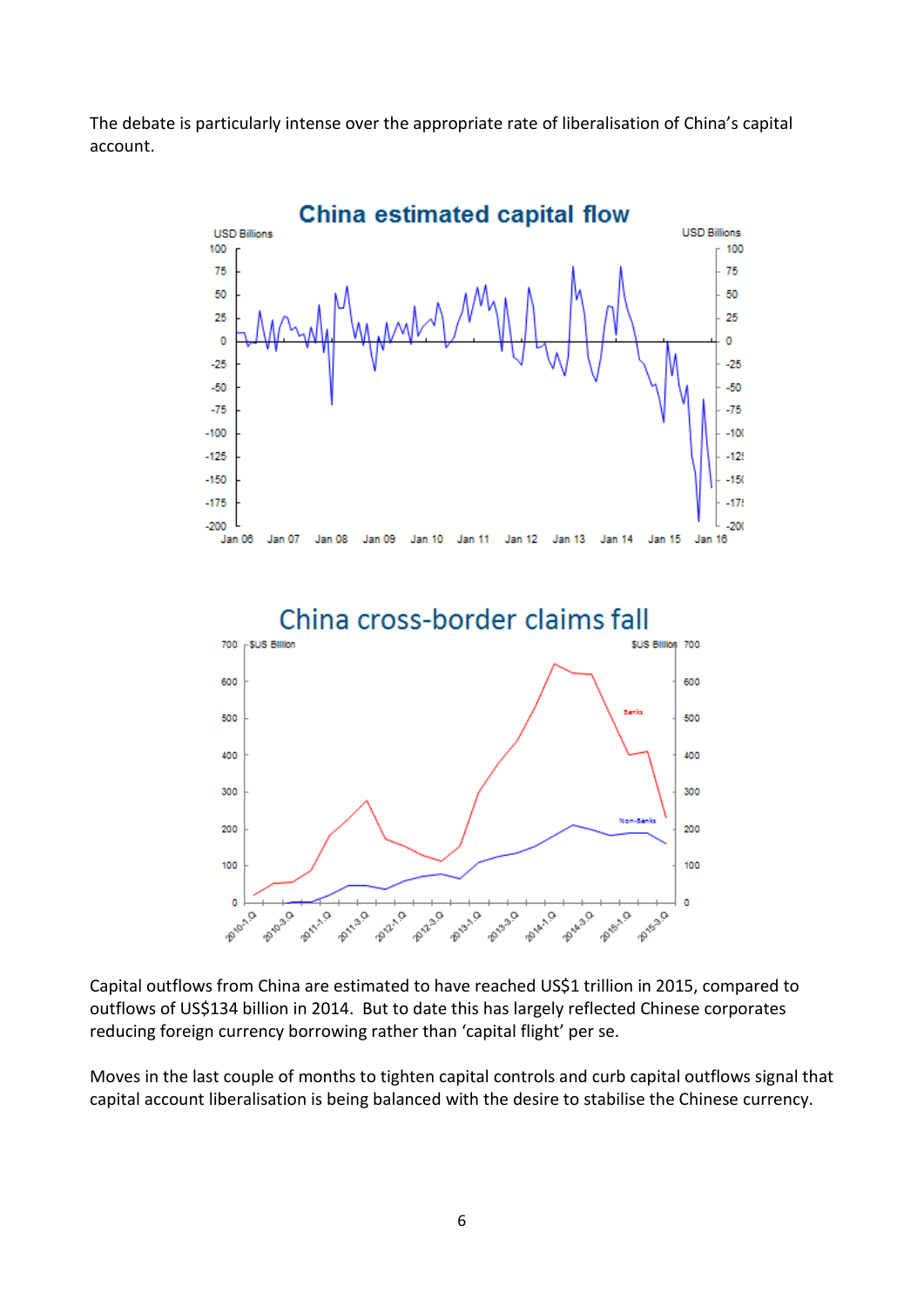A useful reference is Japan's capital account liberalisation, which was also a gradual process: one that allowed domestic financial markets to mature as they integrated internationally. Australia's opening was similarly gradual, though it accelerated rapidly towards the end.

In this context, the IMF has highlighted the importance of sequencing domestic financial market deepening and international financial integration. Sudden capital account liberalisation, especially when markets are still immature, can invite destabilising capital flows.

While it took some time for Australian private and public institutions to learn how to manage risk in an environment with an open capital account and a flexible exchange rate, these institutional and market settings now allow us to benefit more from foreign capital flows.

The flexible exchange rate has been a major factor in the Australian economy's resilience over the past couple of decades.

While net capital inflows to Australia have recently been around half of that of the decade before the financial crisis (it was as high as 7 per cent of GDP), Australia's domestic policy settings meant our economy was able to absorb a once-in-a-century terms of trade shock.



Indeed, the depreciation of the Australian dollar relative to its highs during the mining boom encourages capital inflows to return, facilitates both domestic and foreign investment in the nonmining sector and supports wages and employment growth. Our mature financial markets also mean that most Australian private and public debt is denominated in Australian dollars – and much of the stock of foreign denominated debt is hedged, particularly in the banking sector.

Australia stopped using capital controls when we floated the dollar in December 1983.

It may not yet be appropriate for all countries to adopt similarly liberal settings.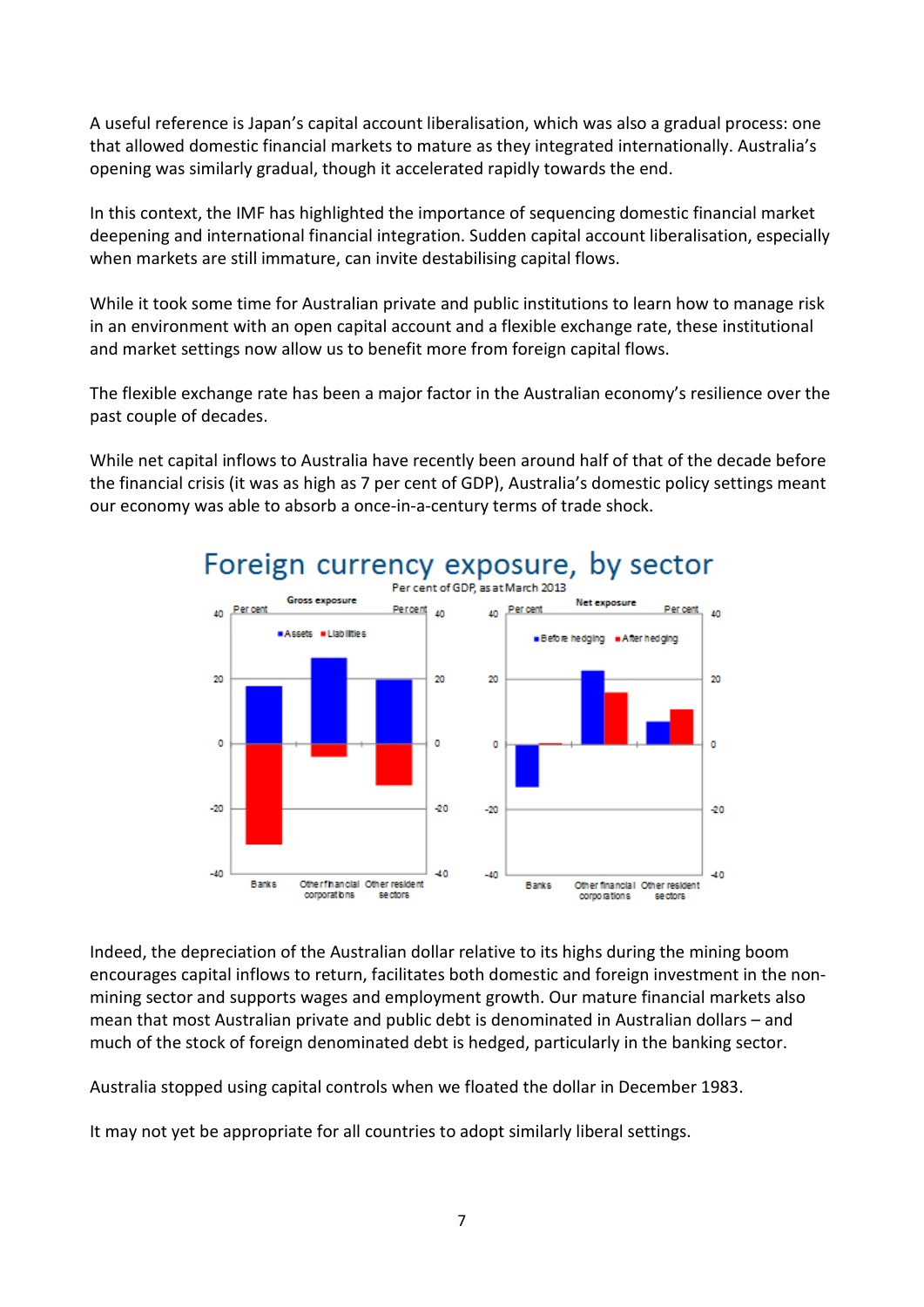In the face of heightened capital flight risk, it may be appropriate for some EMEs to use capital flow management measures as a short-term solution. Care needs to be taken in using such measures. In general, they are a poor substitute for domestic reforms. There are risks that such measures can prove counter-productive, especially if maintained for longer than needed.

The G20 and the IMF are working together to consider if there is a need to revisit the IMF's 2011 Institutional View on Management of Capital Flows. Australia is open to mature discussion on the merits of this.

Through the Data Gaps Initiative, the G20 is also improving the monitoring of capital flows and global liquidity to help improve the early detection of potential financial crisis.

### **Dealing with crises**

But what if another global financial crisis occurs? Is the global financial safety net adequately resourced and do its various components coordinate effectively?

Coordination is now particularly important as the IMF is no longer the only game in town when it comes to fighting financial crises. It has been joined by Regional Financial Arrangements, such as the European Stability Mechanism (ESM) and, in our region, by the Chiang Mai Initiative Multilateralisation (CMIM).

In addition, a network of bilateral swap arrangements - typically between central banks - has been developed between a number of countries; and the GFC experience shows that swap arrangements can be expanded very quickly when needed.

Lastly, most countries also seek self-insurance through acquiring a stock of official foreign reserves. Australia holds relatively modest reserves in comparison to other countries (currently around A\$60 billion).

On the IMF however, the good news is that earlier this year the 14th Review of Quota and Governance was passed, after having been held up by gridlock in the US Congress since 2010. We are pleased that IMF members were willing to continue to invest in the Fund, seeing the valuable role it plays in supporting the stability of the global economy.

This reform has effectively doubled the permanent 'on-call' resources of the Fund, called IMF Quota, to be around US\$665 billion.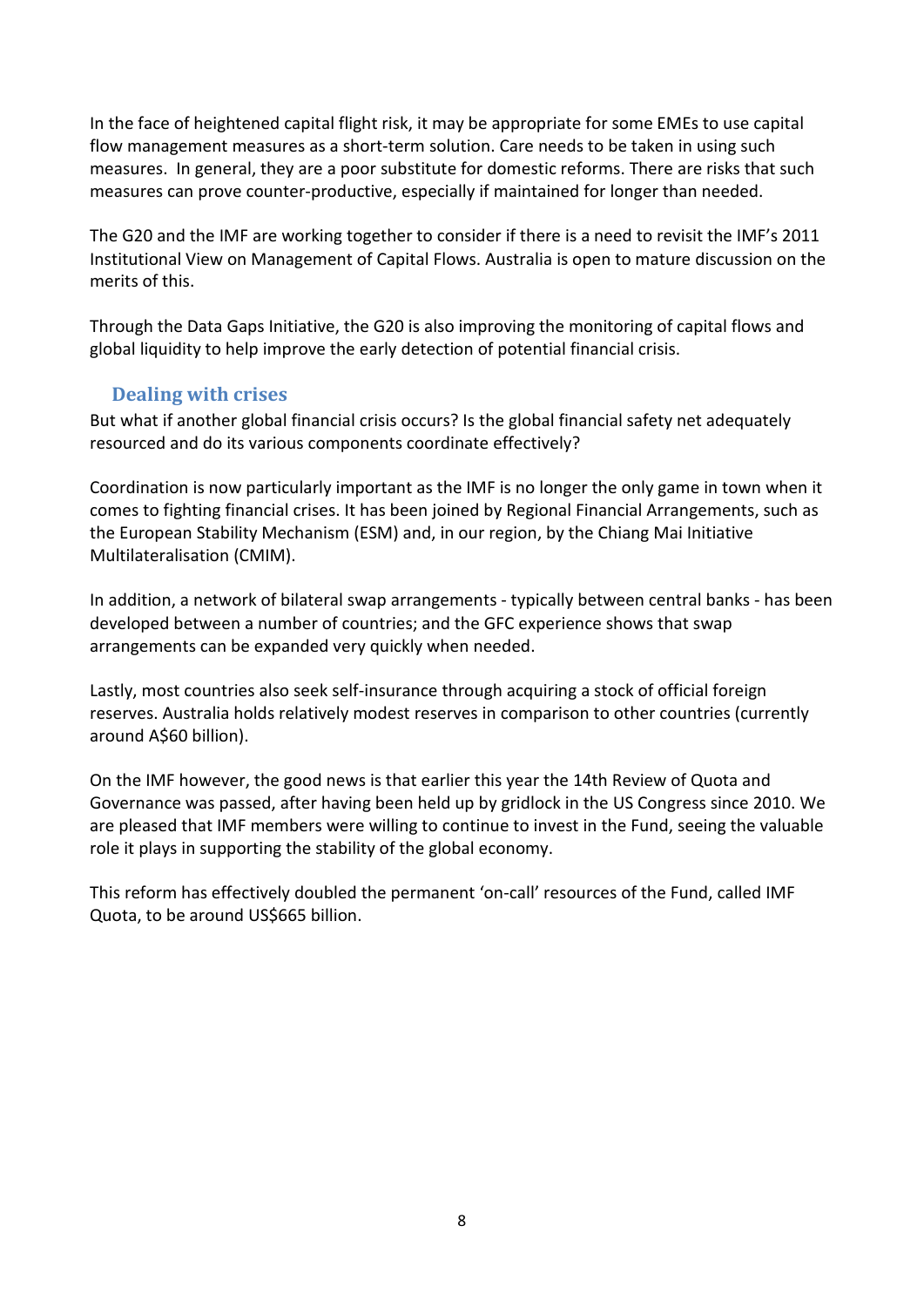At the same time, a borrowing arrangement of up to SDR 370 billion (or about US\$520 billion) between the IMF and a set of 38 advanced and emerging economies (including Australia) has been reduced. We do not expect it to play a major role in funding future programs.



But is the IMF well resourced? This is harder to say. So far the IMF has had enough resources to meet its lending programs, many of which have focused on Europe in recent years. But the IMF had to rely on borrowed funds from its members to meet this demand.

Recent IMF reforms will help by increasing resources. Additionally, they will diversify funding sources away from the 38 countries which agreed to loan the IMF resources to the IMF's 188 members.

More importantly, this has boosted the credibility of the IMF. A more representative Fund is better able to undertake surveillance and facilitate more even-handed treatment of its members.

It bears emphasising that effective surveillance, which is 'owned' by the Fund's membership and in particular the systemically important economies, is the often forgotten keystone of any workable global safety net. No amount of external financing can make up for the absence of robust domestic policy frameworks.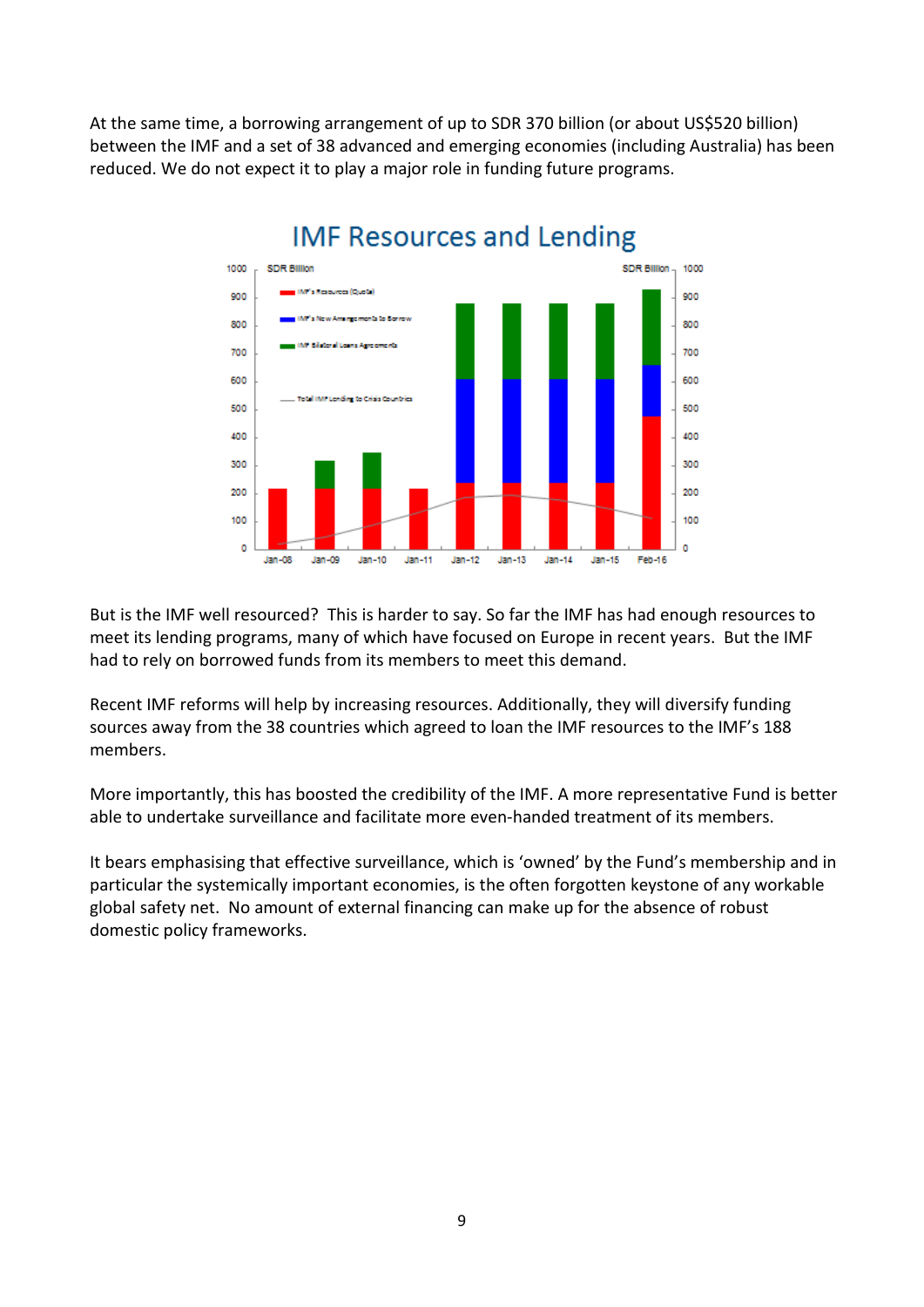In this context, the Fund's credibility is fundamentally linked with EMEs becoming more visibly represented at the Board, as well as their voting weights increasing, to reflect their growing weight in the global economy.



China GDP Share versus IMF Quota Share

In the case of China, this has meant that its quota share – and hence voting power – will increase from 4 per cent to around 6.4 per cent.

The shift in the centre of economic gravity towards Asia is reflected not just within the IMF but also beyond it with the development of new institutions, such as the BRICS Contingent Reserve Arrangement (US\$100 billion) and the Chiang Mai Initiative Multilateralisation (CMIM) in Asia – which is a commitment to pool up to US\$240 billion of members' foreign exchange reserves.

Multilateral Development Banks, such as the World Bank and the Asian Development Bank, can also play a role by quickly mobilising short-term financing to developing countries. It is conceivable that the newly-established Asian Infrastructure Investment Bank (US\$100 billion) might also take on a similar role in a future crisis.

Europe has also established its own Regional Financial Arrangement, the European Stability Mechanism (ESM) with a maximum lending capacity of €700 billion – which is in the same league as the IMF itself.

The IMF, the Regional Financial Arrangements and the Bilateral Swaps will be most effective where they coordinate with each other. Currently, the IMF and the ESM continue to have differing views on the Greek rescue package. The IMF has, at least for now, stepped back from a financing role after Greece fell into arrears on its IMF repayments – and has been replaced by the ESM.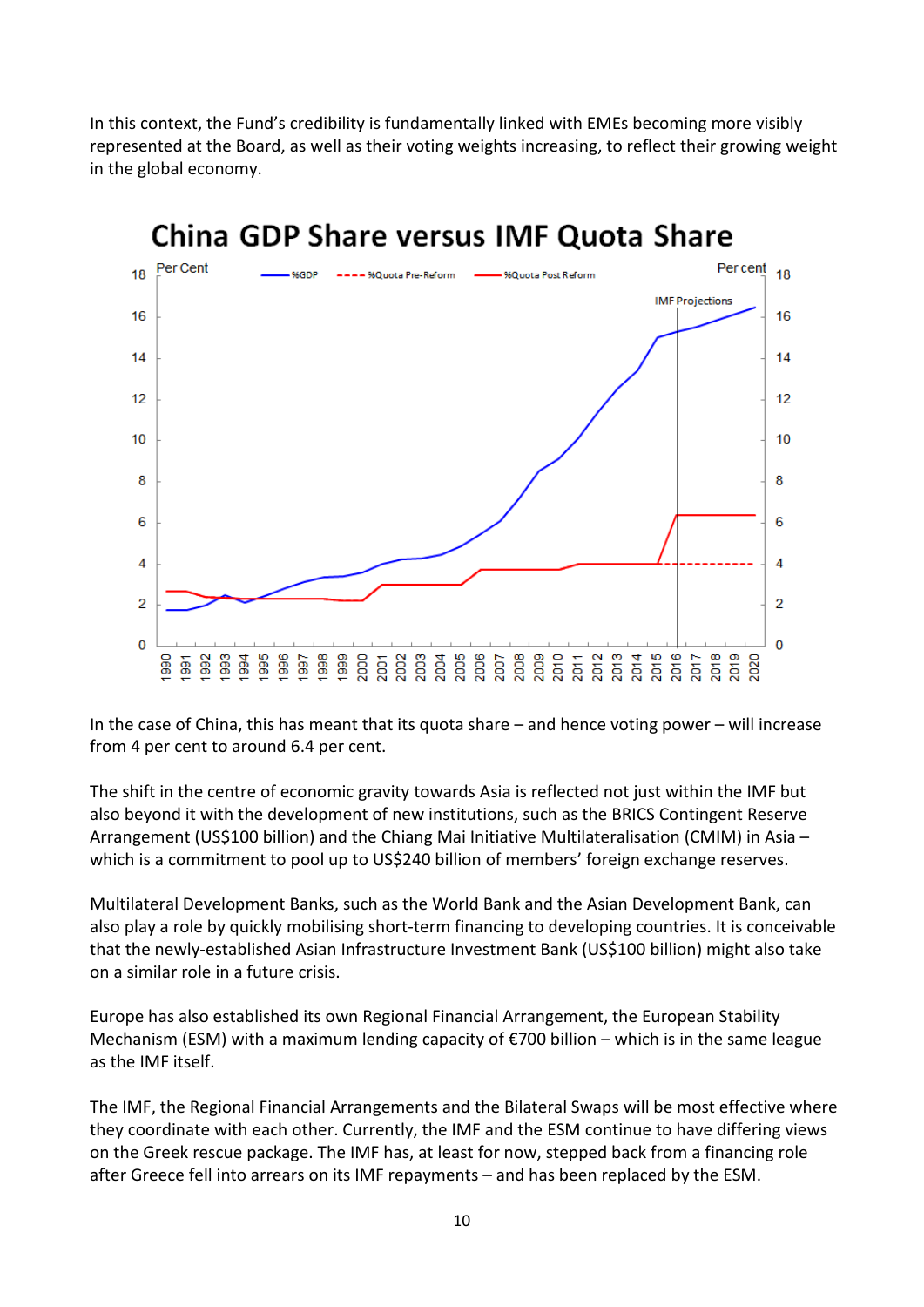While an argument could be made that ESM is in fact supplementing the IMF's resources, the public disagreement between the IMF and the ESM over Greece's debt sustainability suggests that coordination between the global and regional levels is rather less than might be hoped.

Bilateral Swap Arrangements, by virtue of being swift and credible can be very effective in fighting (or preventing) a financial crisis.

For example, the swap agreement used to provide access to short-term funds from the United States (for up to US\$ 30 billion) and Japan (for up to US\$20 billion) to the Republic of Korea during the Global Financial Crisis was crucial in helping to prevent a crisis in Korea.

The resources available through these swaps are considerable. One US think-tank suggests that Bilateral Swaps are roughly equivalent in size to the IMF.

But these swaps are not in place for all potentially needy countries, but rather are offered by systemic countries to a select few.

There is also the question about the extent to which foreign exchange reserves should be built up as self-insurance against a crisis. Especially since the Asian Financial Crisis, there has been a preference for more rather than less, and foreign reserves have increased steeply from US\$1.5 trillion in 1995 to more than US\$11 trillion today.

If the safety net is simply the aggregation of these pools of money, this would make official foreign reserves its most important component.

But US\$11 trillion may well be costly over-insurance, or worse, potentially unusable in a crisis. This is because sharply running down these reserves could attract unwanted attention.

In addition, confronting the low yield environment prevalent in safe assets in recent years, many sovereigns have opted to invest significant portions of their reserves in illiquid assets. And it is worth noting that none of the nine largest emerging market economies touched their reserves during the global financial crisis.

Balancing the global and regional levels of international architecture, not only for crisis fighting but more broadly, is one of the key questions to be addressed in the next few years. Australia has traditionally preferred solutions to be pursued at the global level, as this is most likely to result in consistent and coherent treatment.

The relationship between the IMF and the Regional Financial Arrangements, and the adequacy of the broader Global Financial Safety Net's resources is being discussed by the G20 this year. We look forward to supporting this work as effective international institutions remain a core economic and strategic interest for Australia.